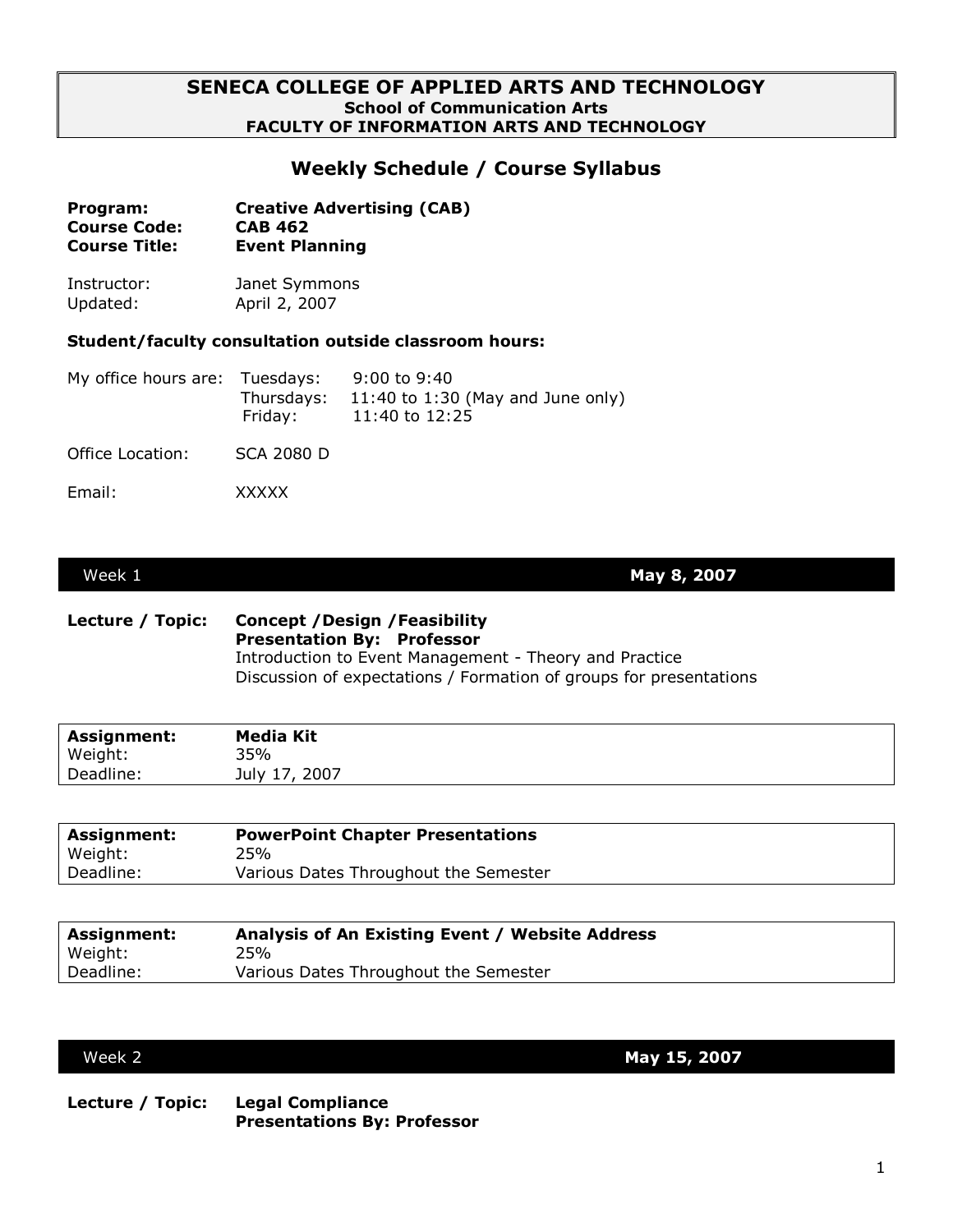|                  | <b>Existing Event</b><br><b>Presentation By: Professor</b>                                           |               |   |
|------------------|------------------------------------------------------------------------------------------------------|---------------|---|
| Media Kit:       | <b>Pitch Letter and Fact Sheet About Your Proposed Event</b>                                         |               |   |
| Week 3           |                                                                                                      | May 22, 2007  |   |
| Lecture / Topic: | <b>Class Presentation 2</b><br><b>Marketing / Promotion</b><br><b>Presentations By: Students TBA</b> |               |   |
|                  | <b>Existing Event Presentation</b><br><b>Presentations By: Students TBA</b>                          |               |   |
|                  | <b>Media Kit: Cause or Product Backgrounder</b><br><b>Corporate Backgrounder</b>                     |               |   |
| Week 4           |                                                                                                      | May 29, 2007  |   |
| Lecture / Topic: | <b>Class Presentation 3.</b><br><b>Financial Management</b><br><b>Presentations By: Students TBA</b> |               |   |
|                  | <b>Existing Event</b><br><b>Presentations By: Students TBA</b>                                       |               |   |
|                  | <b>Media Kit: A Personal Biography</b><br><b>News Release</b>                                        |               |   |
| Week 5           |                                                                                                      | June 5, 2007  |   |
| Lecture / Topic: | <b>Class Presentation 4</b><br><b>Risk Management</b><br><b>Presentations By: Students TBA</b>       |               |   |
|                  | <b>Existing Event</b><br><b>Presentations By: Students TBA</b>                                       |               |   |
|                  | <b>Media Kit: Newsletter</b>                                                                         |               |   |
| Week 6           |                                                                                                      | June 12, 2007 |   |
| Lecture / Topic: | <b>Class Presentation 5</b><br><b>Planing and Protocol</b><br><b>Presentations By: Students TBA</b>  |               |   |
|                  | <b>Class Presentation 6</b><br><b>Staging and Staffing</b><br><b>Presentation By: Students TBA</b>   |               |   |
|                  | <b>Existing Event</b><br><b>Presentations By: Students TBA</b>                                       |               |   |
|                  | <b>Media Kit: Brochure</b>                                                                           |               | 2 |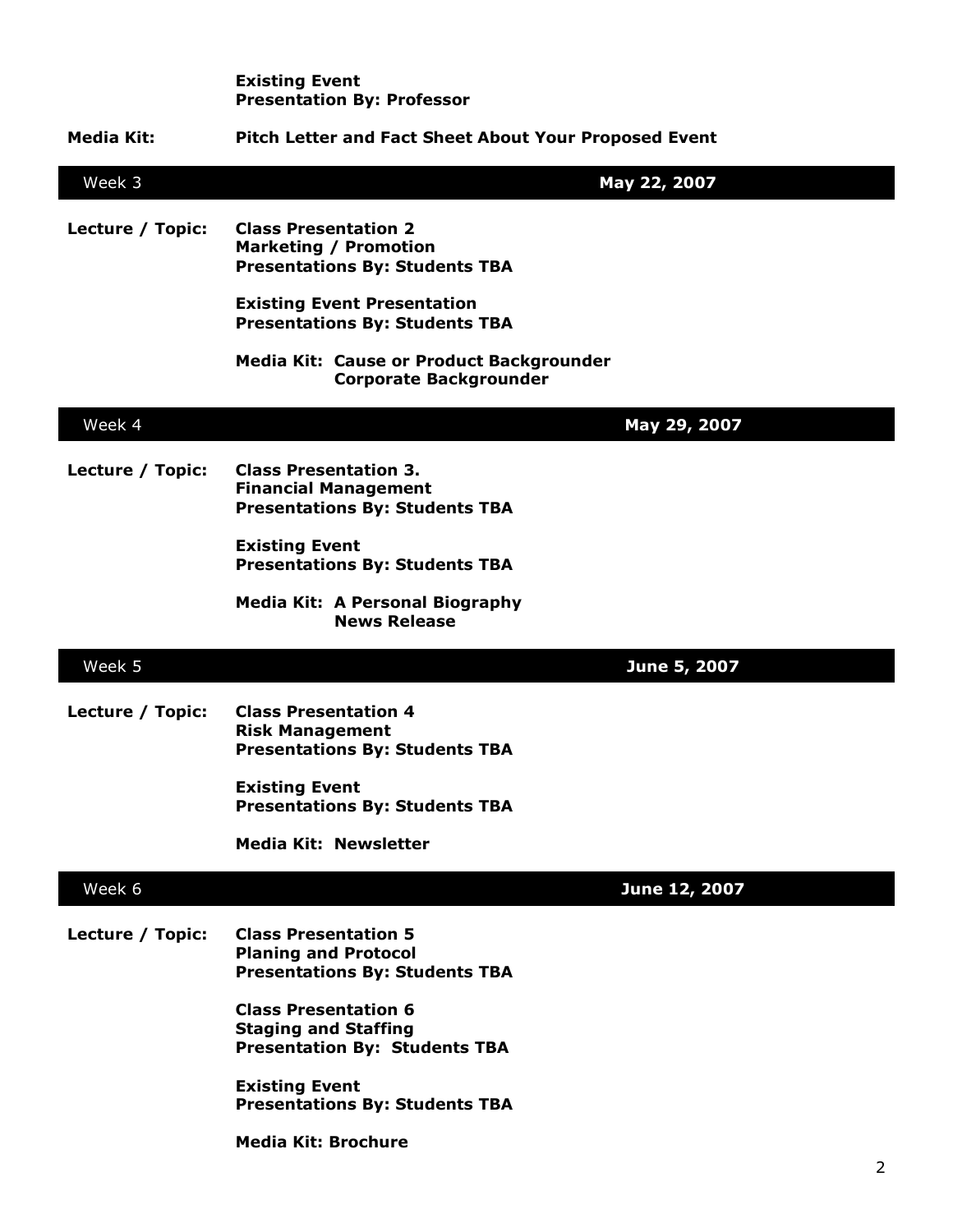## Week 7 **June 19, 2007**

### **Lecture / Topic: Class Presentation 7 Leadership Presentations By: Students TBA**

**Class Presentation 8 Operations and Logistics Presentation By: Students TBA**

**Existing Event Presentations By: Students TBA Media Kit: Speech**

### **STUDY WEEK**

Week 8 **July 3, 2007**

**Lecture / Topic: Class Presentation 9 Safety & Security / Crowd Management**

> **Class Presentation 10 Monitoring, Control & Evaluation Presentations By: Students TBA**

**Existing Event Presentations By: Students TBA**

**Media Kit: A Media Alert**

| Week 9                                                          |                                                   | July 10, 2007        |
|-----------------------------------------------------------------|---------------------------------------------------|----------------------|
| Lecture / Topic:                                                | <b>Media kit consultations</b>                    |                      |
| Week 10                                                         |                                                   | <b>July 17, 2007</b> |
| Lecture / Topic:                                                | Final Media Kits are due today.<br><b>Wrap Up</b> |                      |
|                                                                 |                                                   |                      |
|                                                                 | <b>Week 11 - Week 14</b>                          |                      |
| <b>Focus:</b>                                                   | <b>Field Placement / Mentoring</b>                |                      |
| <b>Marking Structure</b>                                        |                                                   |                      |
| Press Kit<br>PowerPoint Presentation<br>Analysis Existing Event | 35%<br>25%<br>25%                                 |                      |